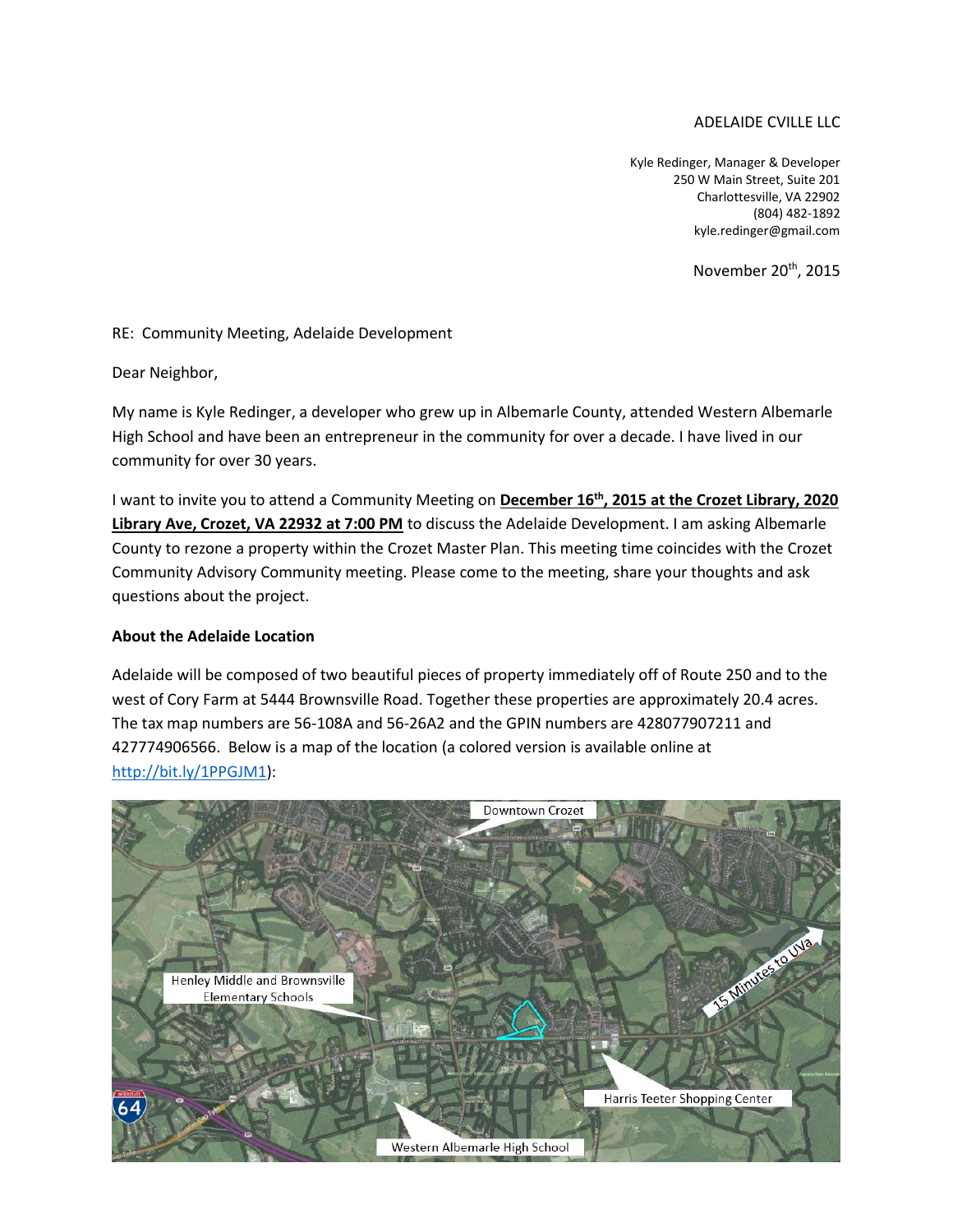Currently, both of these properties are zoned R1, but they fall under the Crozet Master Plan which designates the majority of the properties as Neighborhood Density zoning. Neighborhood Density, according to the Crozet Master Plan, calls for a density of R6, or six units per acre. Additionally, certain areas of the properties are meant to be preserved greenways for critical slopes, stream buffers, public trails, walking paths, and other amenities.

Based on the Crozet Master Plan and our in-depth study of the property we will submit a rezoning application on December  $7<sup>th</sup>$  to increase the zoning from R1 to R6 within the developable area while maintaining key features required by the Crozet Master Plan. Below you will find a map of the Crozet Master Plan and the property (a colored version is available online at http://bit.ly/1PPGJM1):



## **Additional Benefits to the Crozet Community**

As part of a successful rezoning, we have met with various community leaders, County Staff and elected officials. We see the following as benefits to the Crozet Community:

- **Walking/Biking Trails**: We will build a walking/biking trail along the front of the property which can connect to other properties in the future.
- Land Dedication: We are discussing dedicating the Western most part of the site to the County for incorporation into the Albemarle County Parks and Recreation trail system.
- **Affordable Housing Stock**: In addition to our requirement to build approximately 13 affordable units, we are targeting a price point of \$250,000 to \$400,000 for final units. This is much more affordable than the majority of new construction that is currently in process in the Crozet community.
- **Maintained Tree-Line Along 250**: We have decided not to develop a large part of the property frontage along 250 to preserve the wooded/natural feel of the trees there currently.